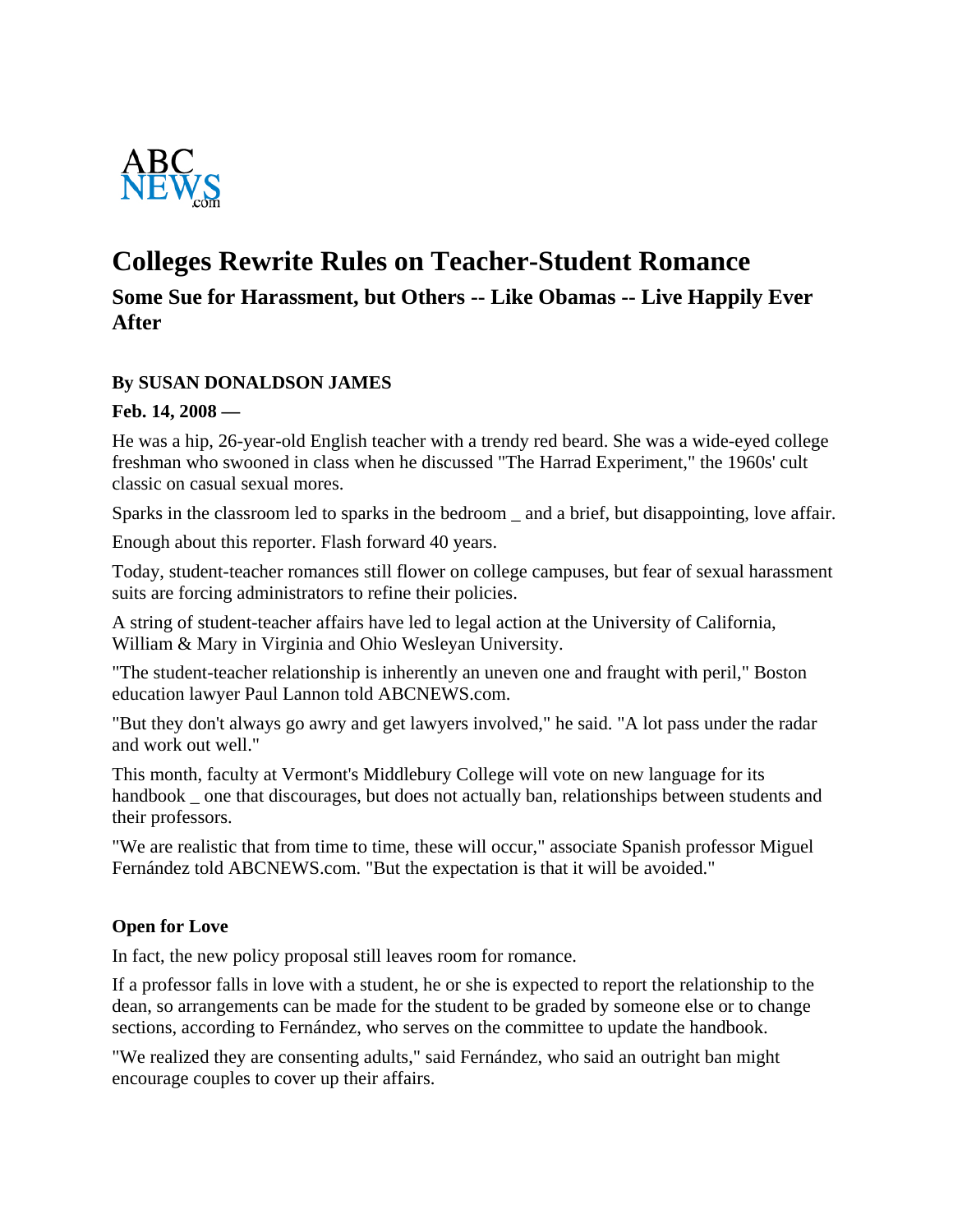The key to whether the relationship is problematic is who is in the position of power, according to Lannon, who handles sexual harassment cases at big-name universities and private schools.

"The teacher obviously has authority over the student, and the student is vulnerable to undue influence," he said. "There is always going to be that pressure."

Sexual harassment \_ defined legally as repeated unwanted advances \_ is largely seen in the workplace, but college campuses are not immune. Federal laws hold universities accountable when they do not respond to complaints by victims, said Lannon.

For this reason, many schools, like the University of Vermont, ban these romances when a faculty member has "authority" over a student. The policy includes not only a teacher, but an adviser, coach or counselor.

In cases of sexual harassment, it is difficult to prove who the victim is. A law school dean at the University of California resigned in 2002 after an affair he called consensual and the student called harassment, according to an Associated Press report.

#### **Obamas in Love**

But not all such love affairs end in disaster. In 1989, Chicago lawyer Michelle Robinson was assigned the role of adviser to a summer associate from Harvard University \_ her future husband and Democratic presidential hopeful Barack Obama.

According to an interview in the Illinois Journal Gazette and Times-Courier, she took the high road and refused to go out with Obama for a month.

Lannon has his own share of heart-rending stories. A family friend, who was a professor at a New York City university, fell in love and married his student. It lasted 40 years.

"She was a lovely undergraduate student who started bringing him birthday cards during the class year," said Lannon. "They had a romance and a nice long marriage before there were a lot of rules against it."

Despite the 20-year age difference, the couple had three children. "Today it would be quite scandalous, but then people were wishing them well," he said.

Professors don't necessarily "take advantage," he said. "They don't do it as predators, but there is opportunity, and they don't think about what could go wrong if the relationship sours."

In the stereotypical case, after the breakup one partner files a sexual harassment claim, even though it may have been consensual from the start. Lawyers are also seeing more cases of samesex couples filing such suits, according to Lannon.

"The law doesn't distinguish between male and female on the basis of sexual harassment," he said.

When these affairs go to court, they cause "untold havoc" for the college communities, other faculty members and teammates, in the case of coaches.

But often, it is the student who is most vulnerable, said Lannon. "There is chemistry there. It's an exciting time in their lives, and they are open to experimentation and new ideas, so surprisingly, it's not rare."